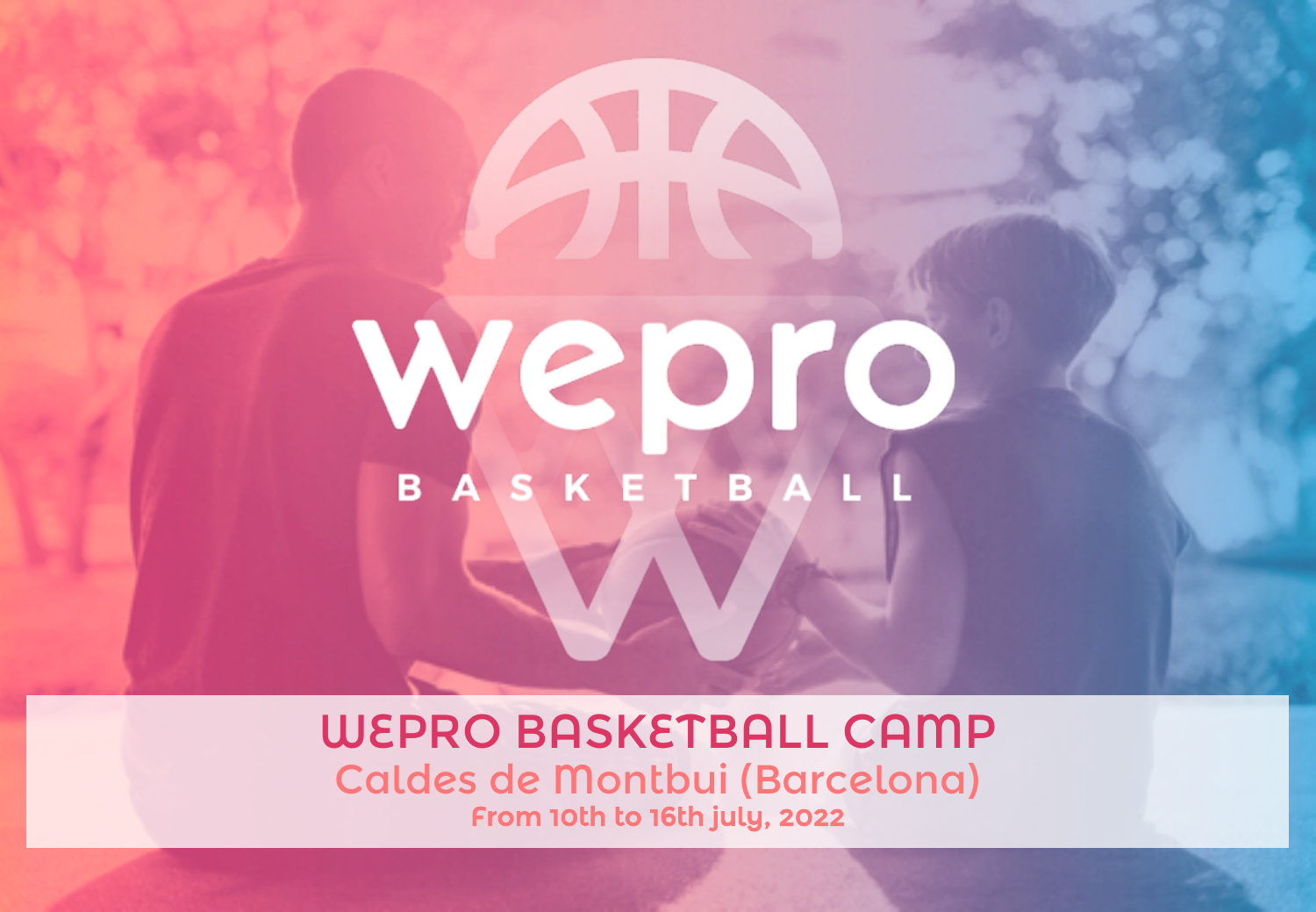### What is WePro?



**WePro** is a technical sports program focused in basketball whose main objective is to complement the player's training by maximizing their performance and helping to improve as a player in their entirety.

**WePro** provides its players with tools, guidelines and dynamics using the latest technologies and the methodology of professional basketball.

**WePro** is much more than a simple basketball camp. **WePro** is a UNIQUE EXPERIENCE that you will carry throughout the longevity of your sports career.

**WePro** is a Life Experience.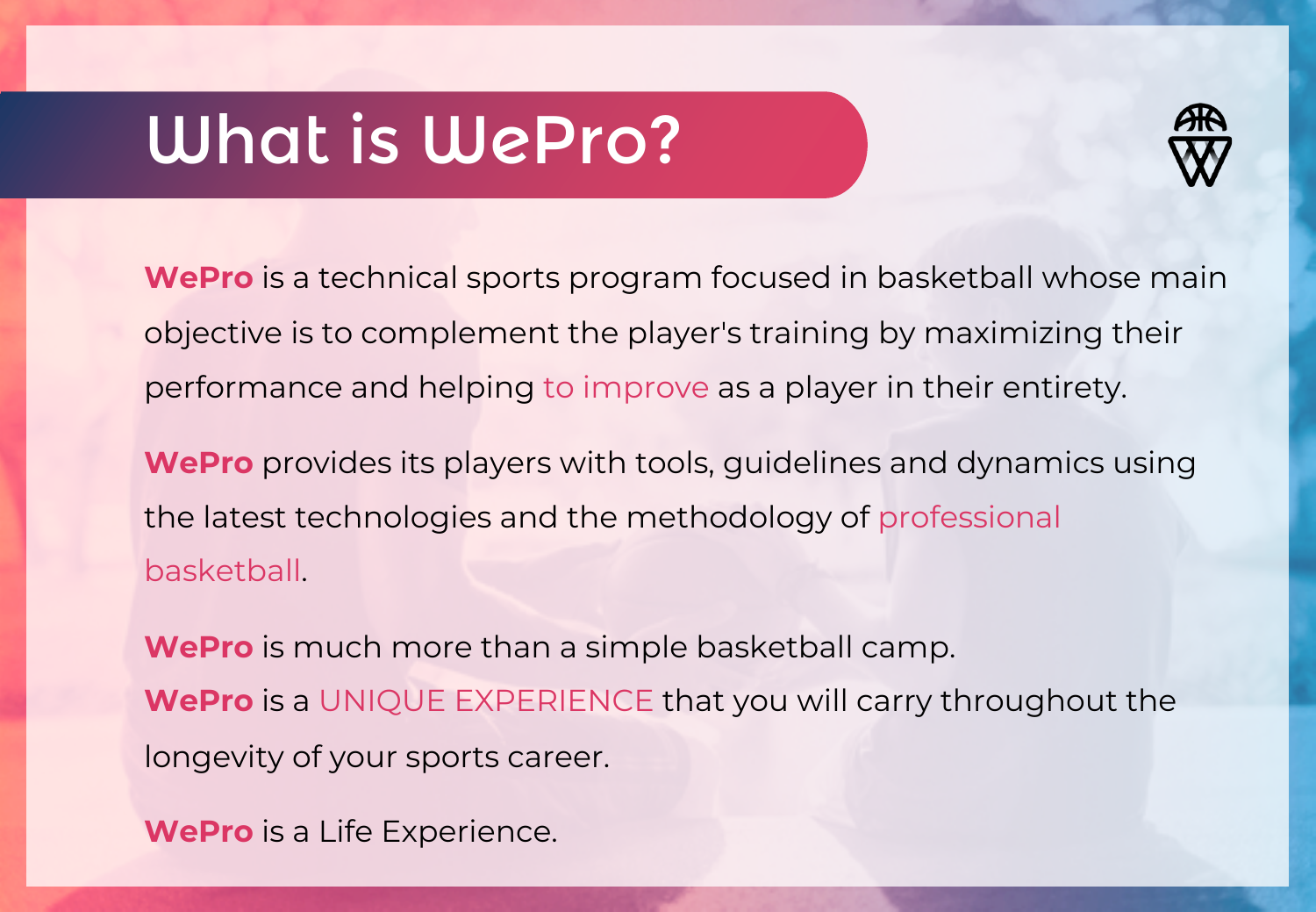#### WePro staff



The **WePro** team is composed by a group of coaches, with national qualifications, and other professionals accustomed to working in a professional basketball environment, restless and concerned about the development and training of players in all areas.

We are young, innovative and methodological. We like to share and accompany, the player in his goals and dreams with passion.

In precious editions we had ACB and LEB coaches and another ones in the first leagues abroad, as well as some of the best young team coaches in Spain.

We focus on you, the player, you are the protagonist of this story, and how can we accompany you?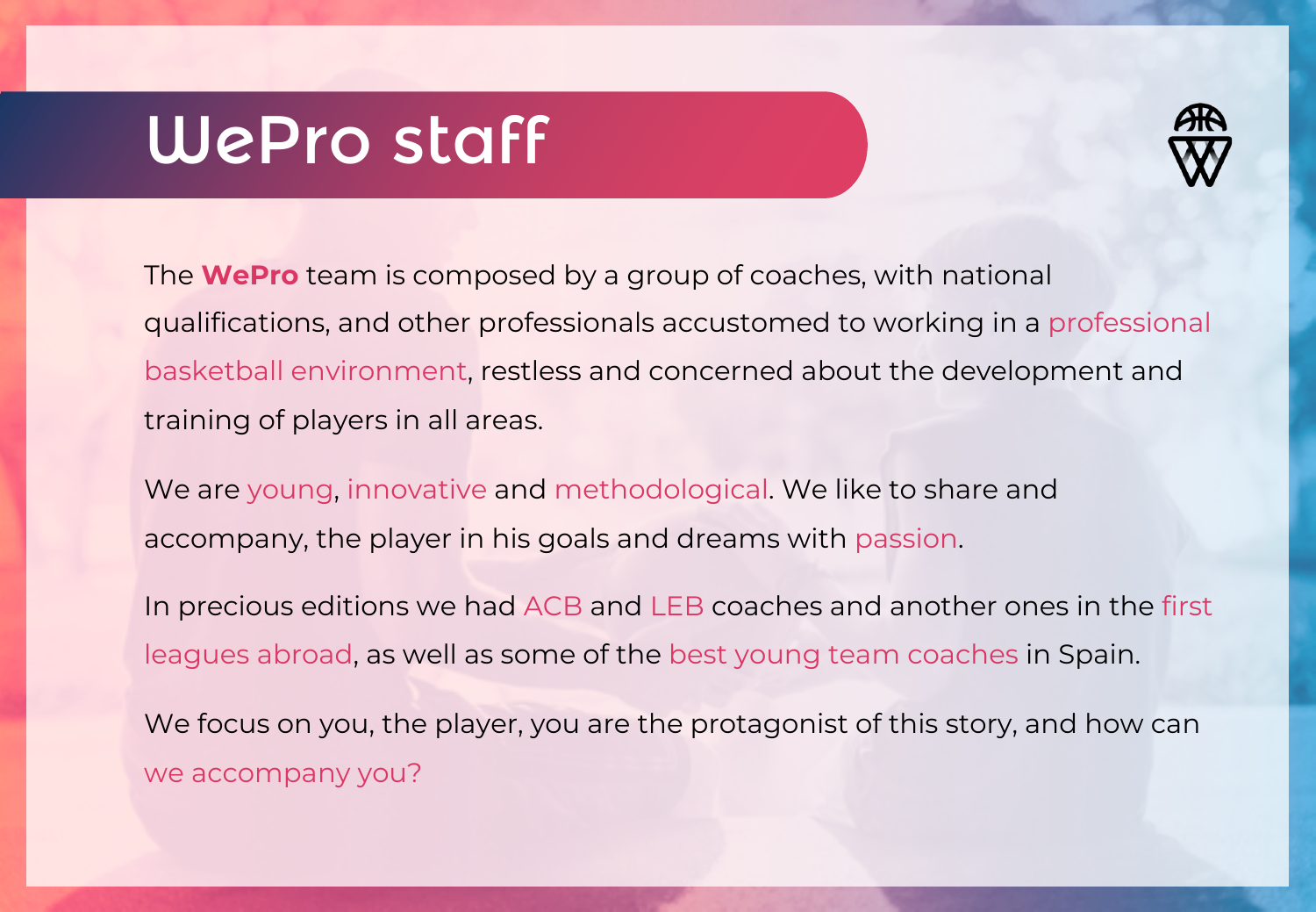#### Goals



- $\checkmark$  Bring the day to day of professional basketball to the youngest athletes.
- $\checkmark$  Transmit fundamental values and learn to enjoy basketball as a way of life.
- $\checkmark$  Promote healthy habits that can extrapolate to your daily life.
- $\checkmark$  Make players responsible for their level of involvement and commitment to their own personal goals.
- $\checkmark$  Create awareness and help players to be consistent with their goals.
- $\checkmark$  Provide real individual improvement in their technical&tactical, physical, and mental knowledge.
- $\checkmark$  Have Fun.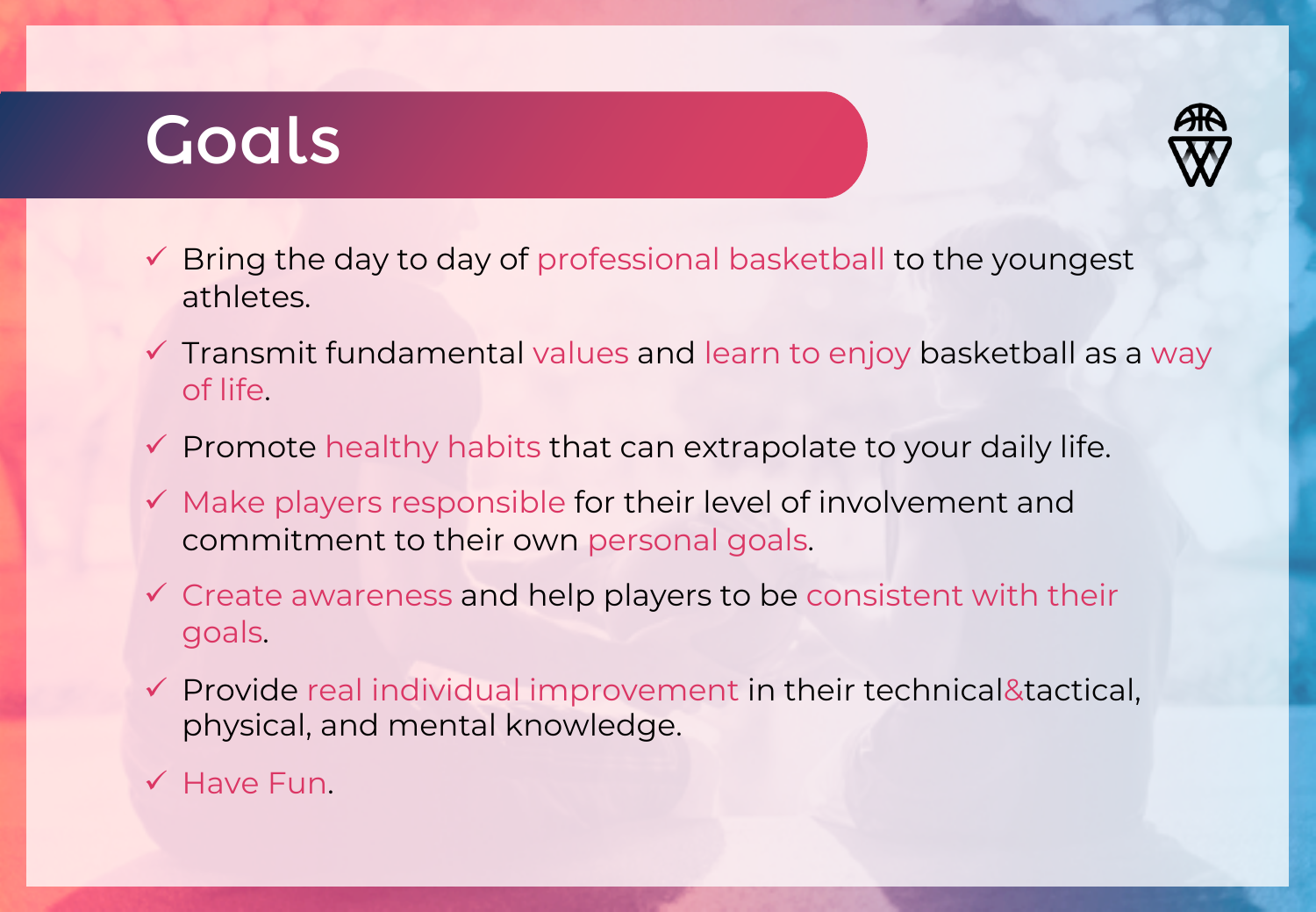### Registrations



- $\checkmark$  The maximum number of candidates for the program will be 48 players and after registration a selection of participants will be made. The individualization of the work to be done can only be guaranteed with a limited number of registrations.
- $\checkmark$  We will work with 4 groups of maximum 12 players each. (U13-U14 / U15-U16 / U17-U18)
- $\checkmark$  Due to the specificity of the work out, to participate in the camp will be required:
	- High technical-tactical skills (taking into account the age).
	- High Work Ethic.
	- Motivated and ready to sacrifice.
- $\checkmark$  Our players, will come to the camp endorsed by people of our confidence, who prove the requested requirements. References will be requested in order to make the final selection.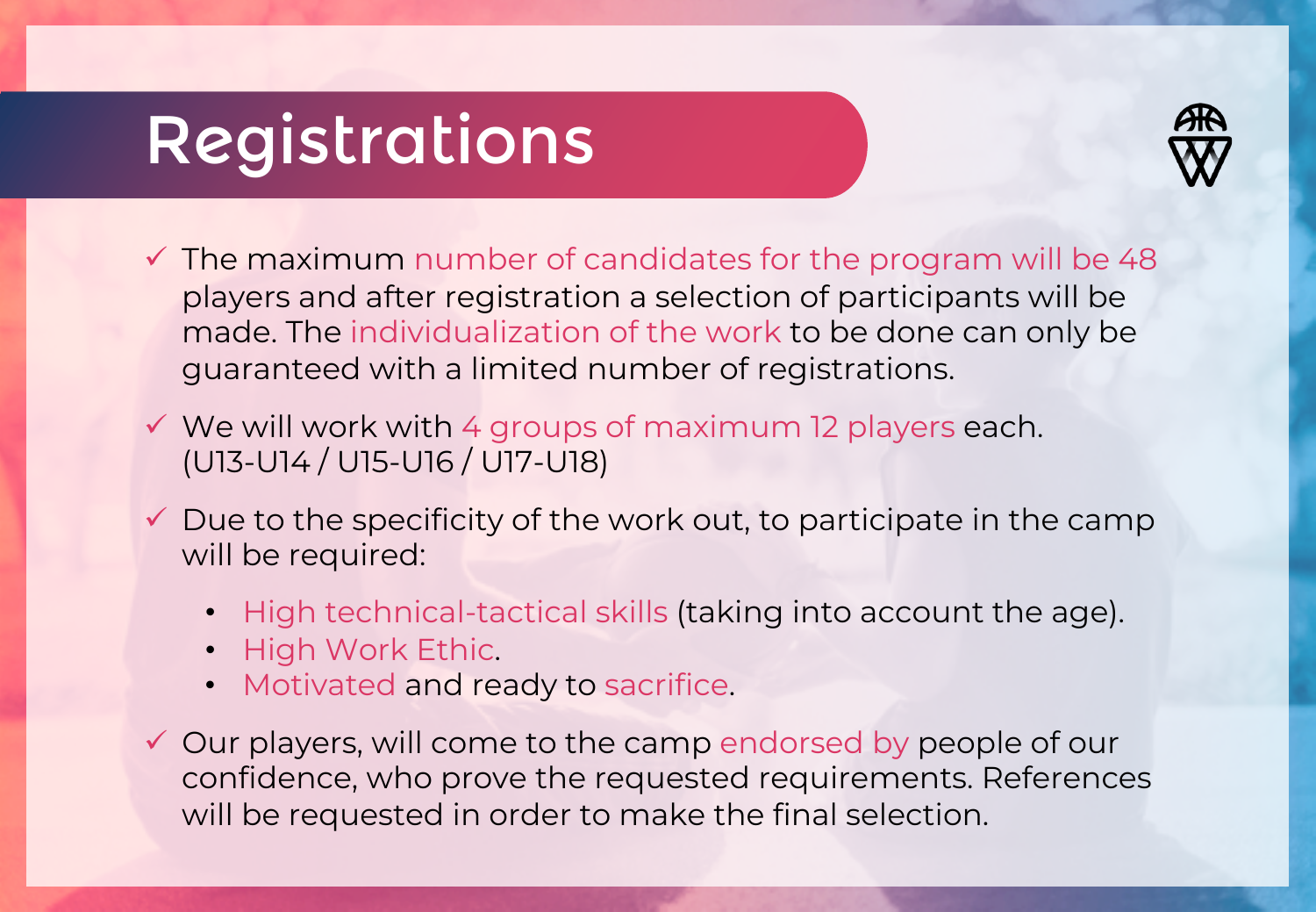### Methodology



- $\checkmark$  We will divide the work out during the camp on 3 key factors based in the improvement of the PLAYER: Technical/yactical, physical and emotional.
- $\checkmark$  Video session with the concepts to work before each practice.
- ü Technical / tactical: MIRROR PLAYER / VIRTUAL MIRROR PLAYER
	- [Methodology video WePro](https://www.youtube.com/watch?v=xfjlcQoqV2g) basketball
- $\checkmark$  Physical: injury prevention / maintenance guidelines.
- $\checkmark$  We will do 3 daily training sessions.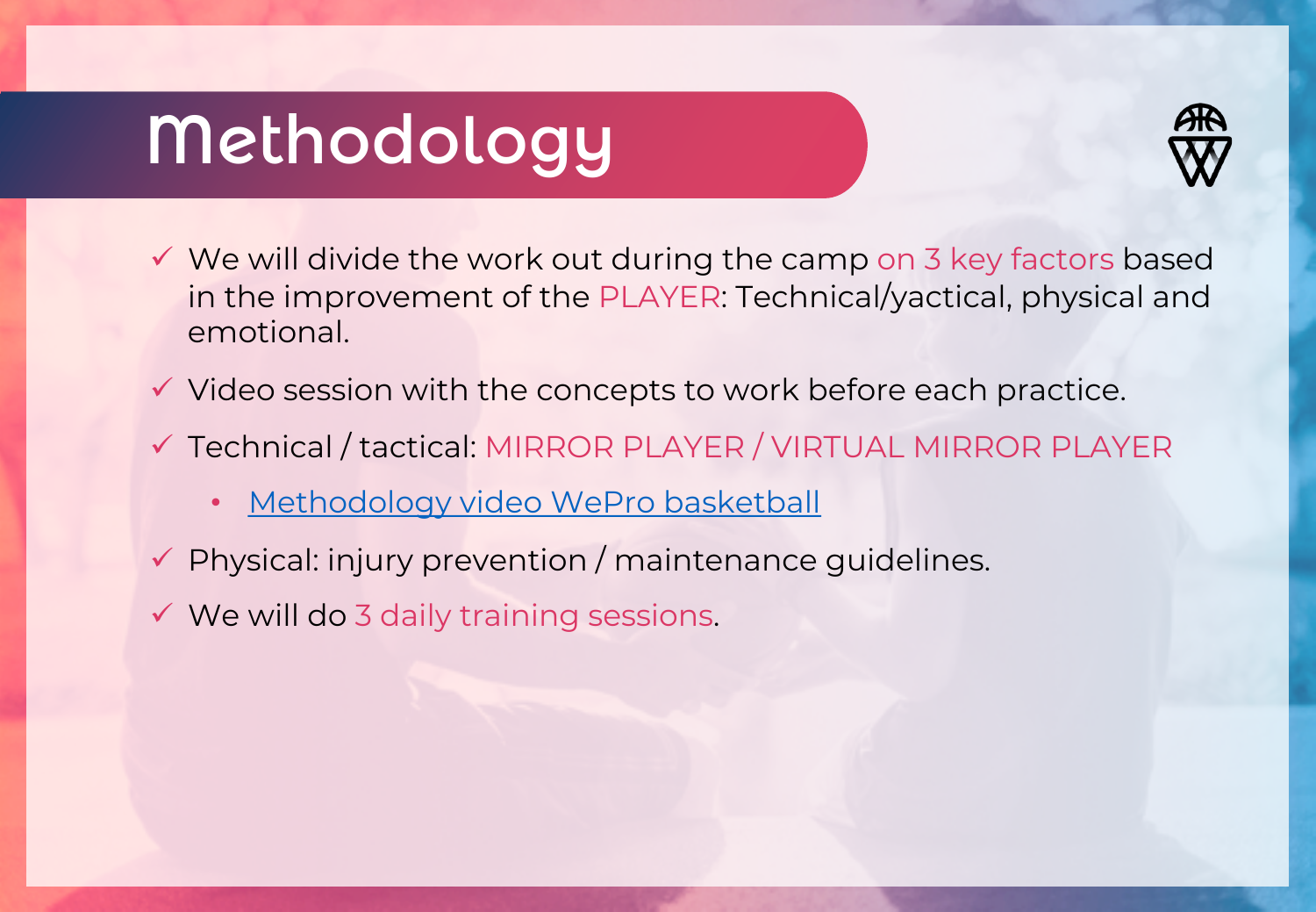# Technology



- $\checkmark$  All training sessions will be recorded with smart camera.
- $\checkmark$  Availability of individual and collective videos every day thanks to MyPlay technology.
- $\checkmark$  Live during training that will allow real-time corrections on video.

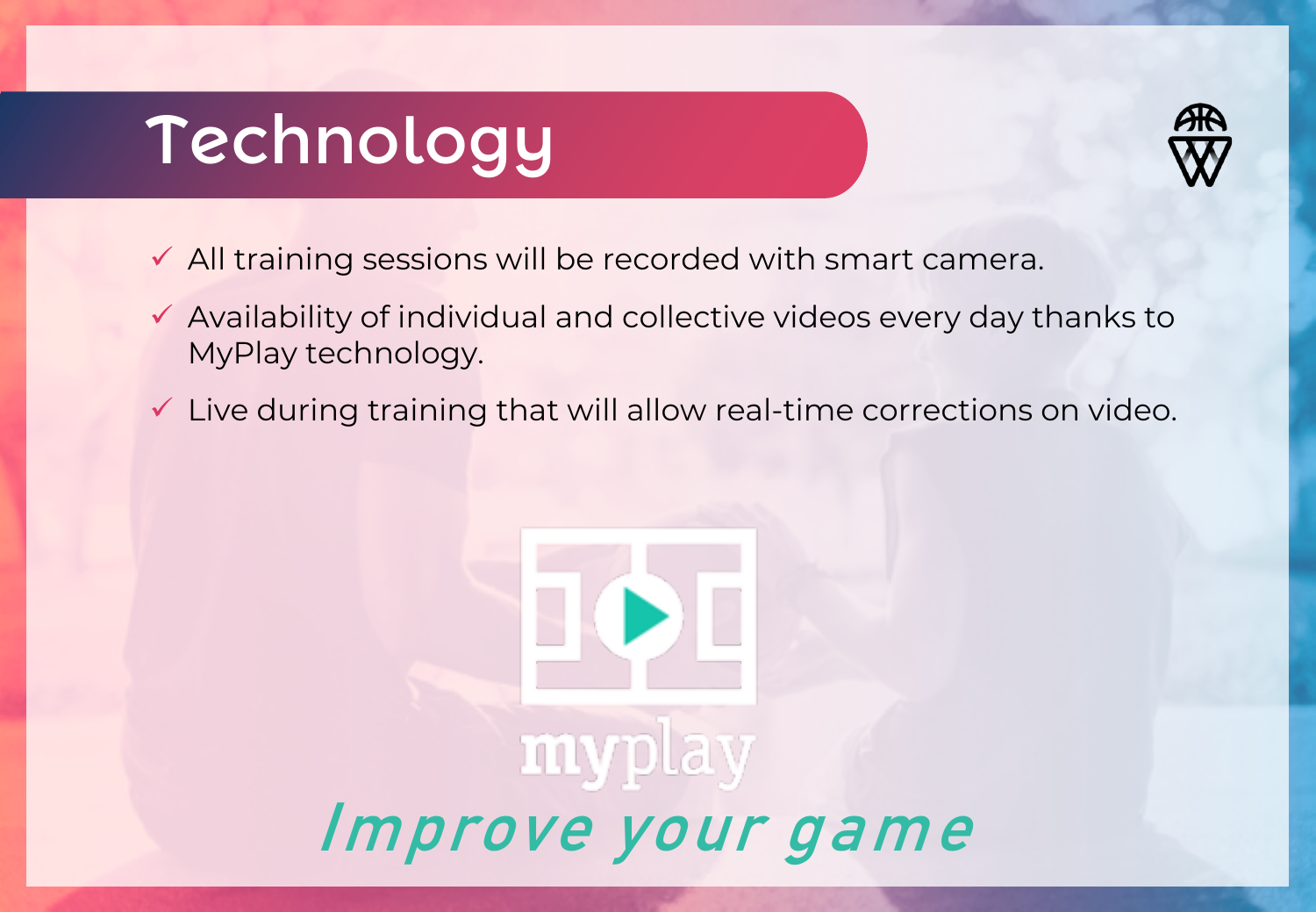### Technical workout



- $\checkmark$  The morning practices will follow a common progressive pattern in order to work from real game situations.
- $\checkmark$  In the afternoons we will create a real game atmosphere, extrapolating all the technical morning work to the tactical concepts of basketball.
- $\checkmark$  From the strengths of our players, we will provide small assessments that improve them, increasing their confidence and security. From there we will start working on their weak points.
- ü We will work on the technical aspects starting from *"Moves & Countermoves"*.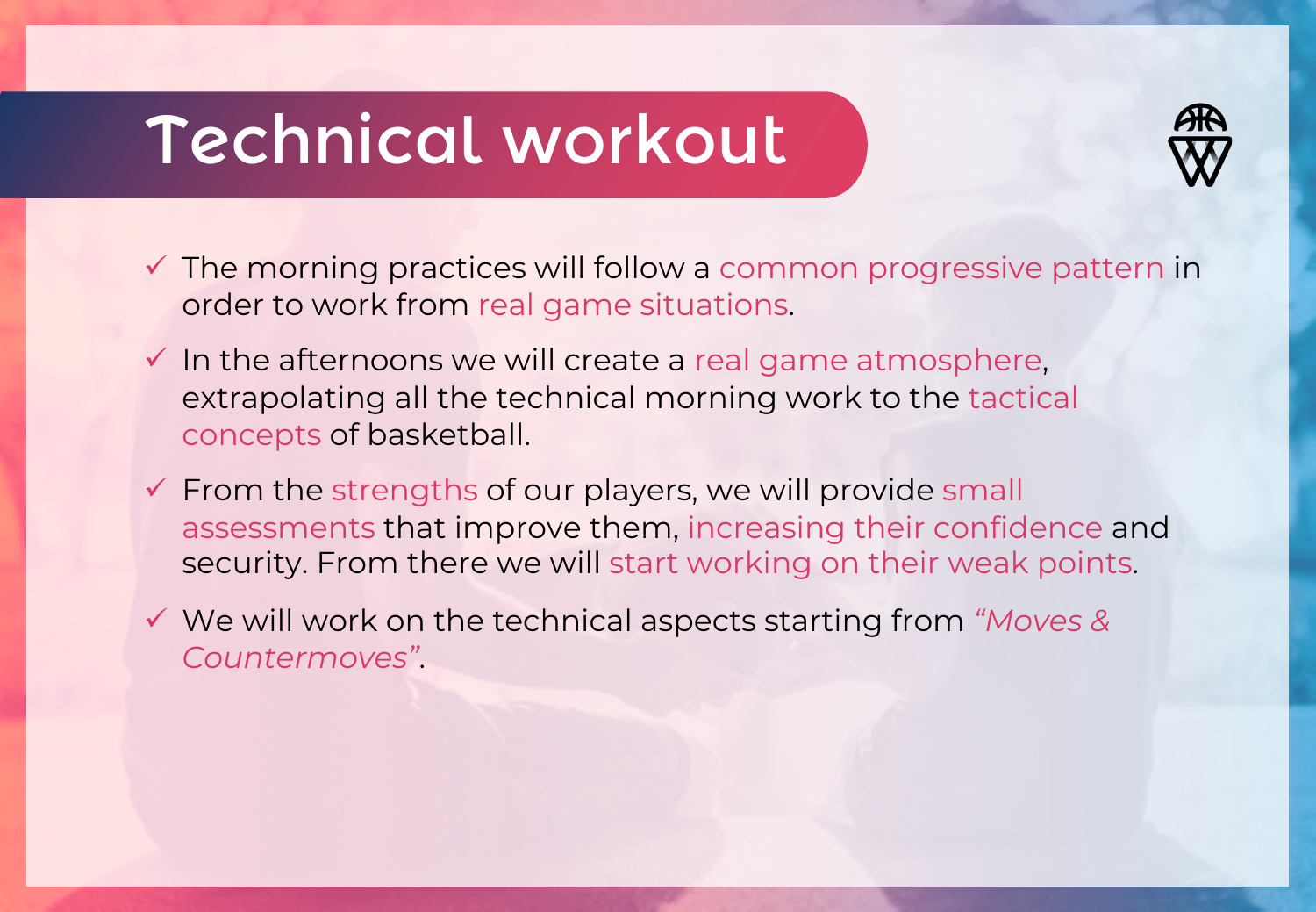#### Tactical workout



- $\checkmark$  We will break down complex game situations under the following method: built from the small details from the reduced game.
- $\checkmark$  We will continue progressions until reaching the real game (5on5).
- $\checkmark$  As the main objective of this section, we will promote respect between each player's playing styles, creating awareness of the impact on decision-making and how these affect the rest of the teammates.
- $\checkmark$  We will assimilate the perfect environment to transfer understand that having FREEDOM in the games equates to RESPONSIBILITY.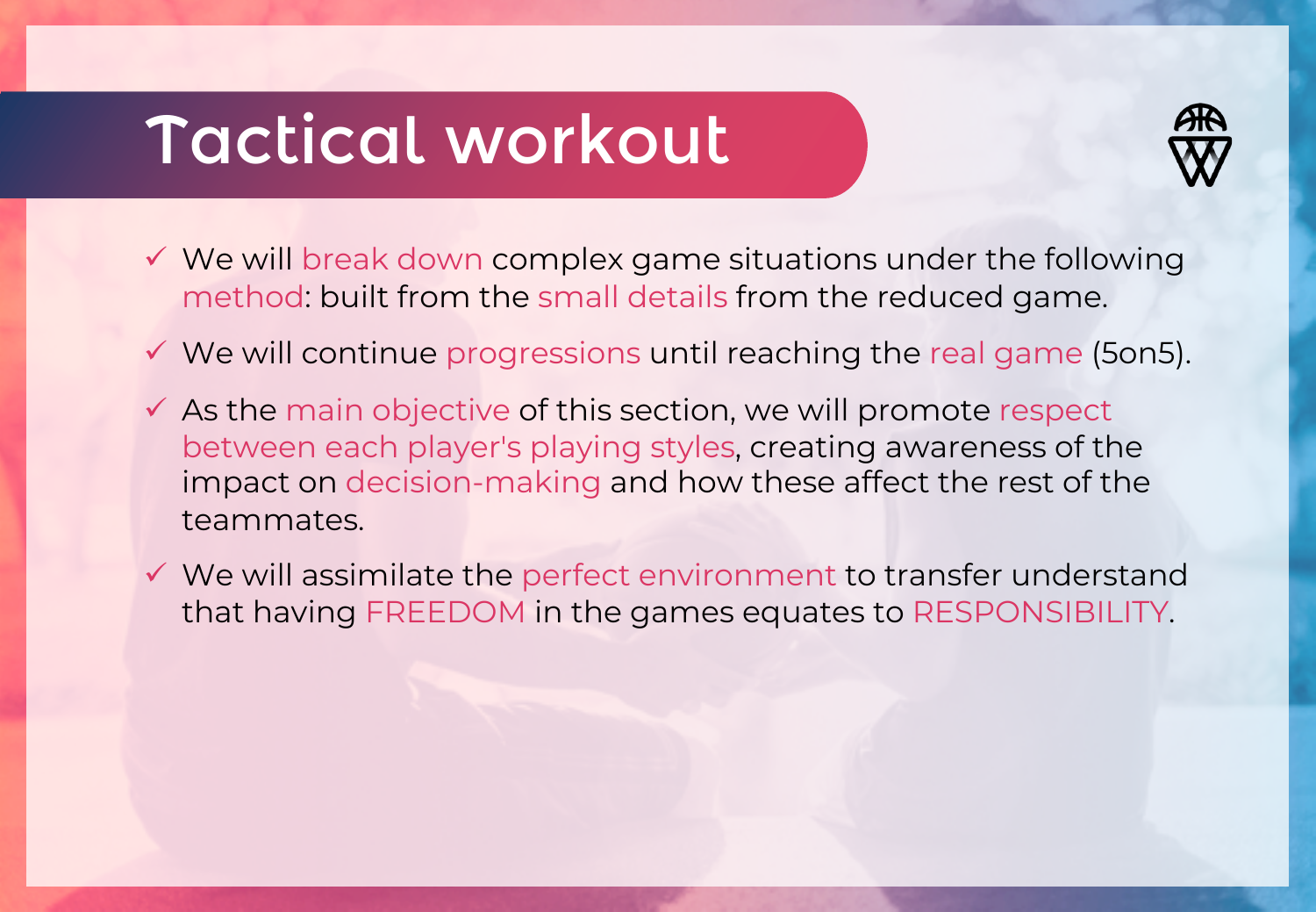### Physical workout



#### $\checkmark$  Coordinative:

- Feet coordination related to specific gestures in basketball.
- Hand-Eye/Dribbling coordination related to specific gestures in basketball.
- $\checkmark$  Decision making:
	- Defensive actions with decision making applied to basketball.
	- Offensive actions with decision making applied to basketball.
- $\checkmark$  Individualized improvement guidelines.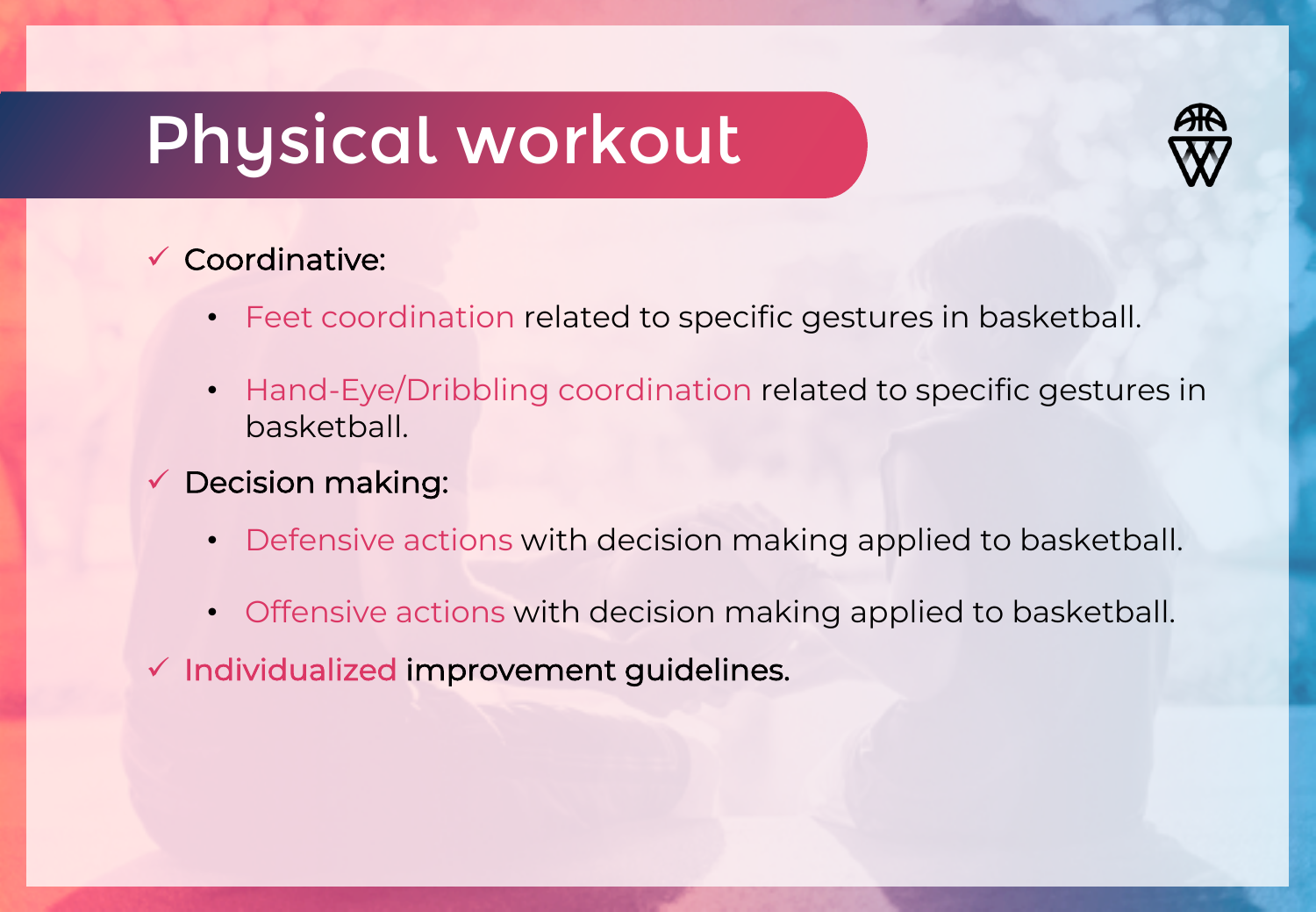# Mental&Emotional



 $\checkmark$  Dynamics guided by professionals.

 $\checkmark$  Inspirational talks with real cases explained by their protagonists.

 $\checkmark$  Talks from professional players.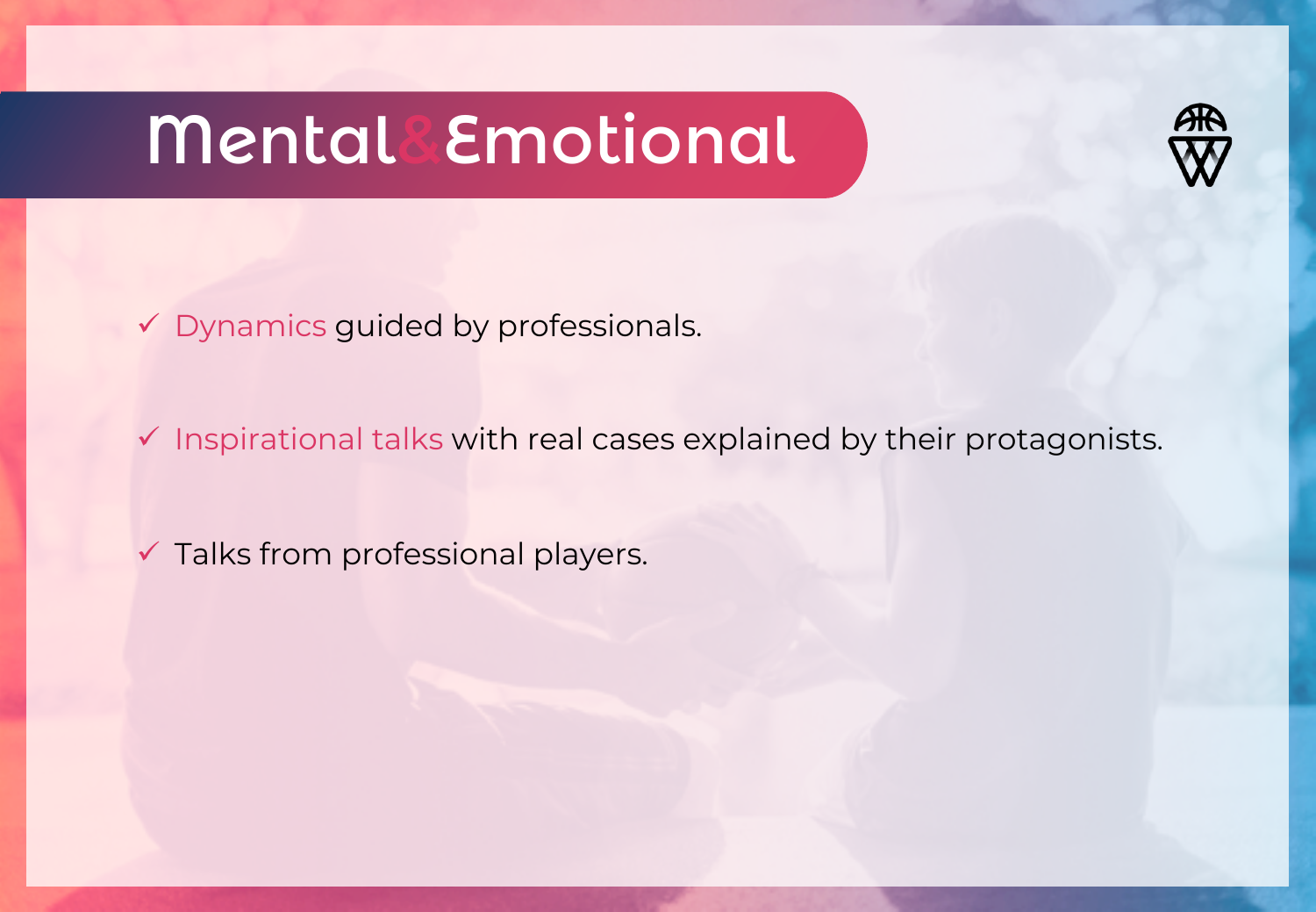### Where?



- $\checkmark$  In Caldes de Montbui, municipality located in the Vallés Oriental region, in the province of Barcelona, about 35 km north of Barcelona.
- $\checkmark$  Population: 17.000 inhabitants.



Romanesque bridge of Caldes de Montbuí Roman baths of Caldes de Montbuí

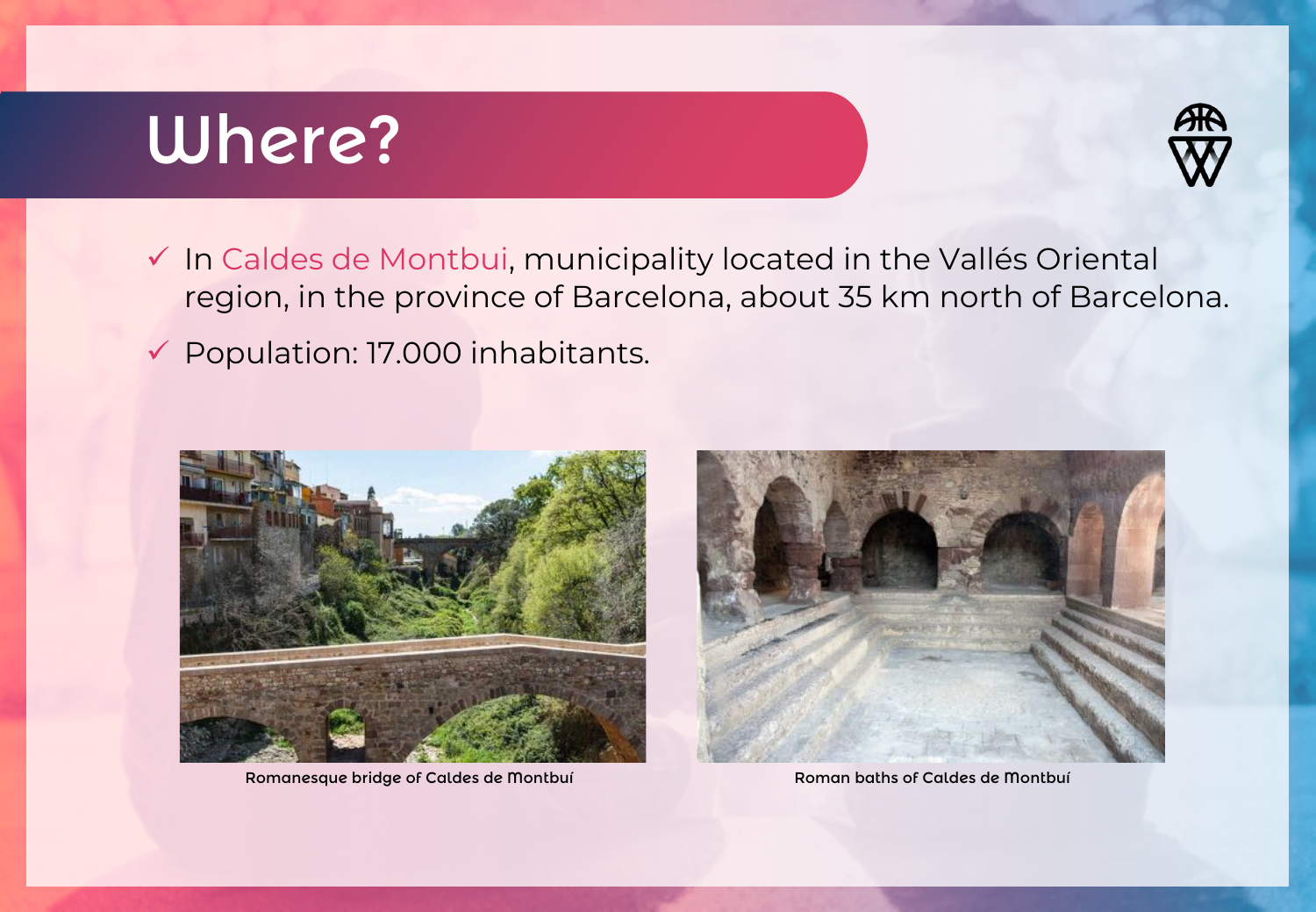### Sports facilities



ü Pabellón Municipal "Bugarai".

- Central court.
- 2 side courts.
- 10 minutes from the hotel.





- ü Pabellón Municipal "Les Cremades".
	- Central court.
	- 3 side courts.
	- 5 minutes from the hotel.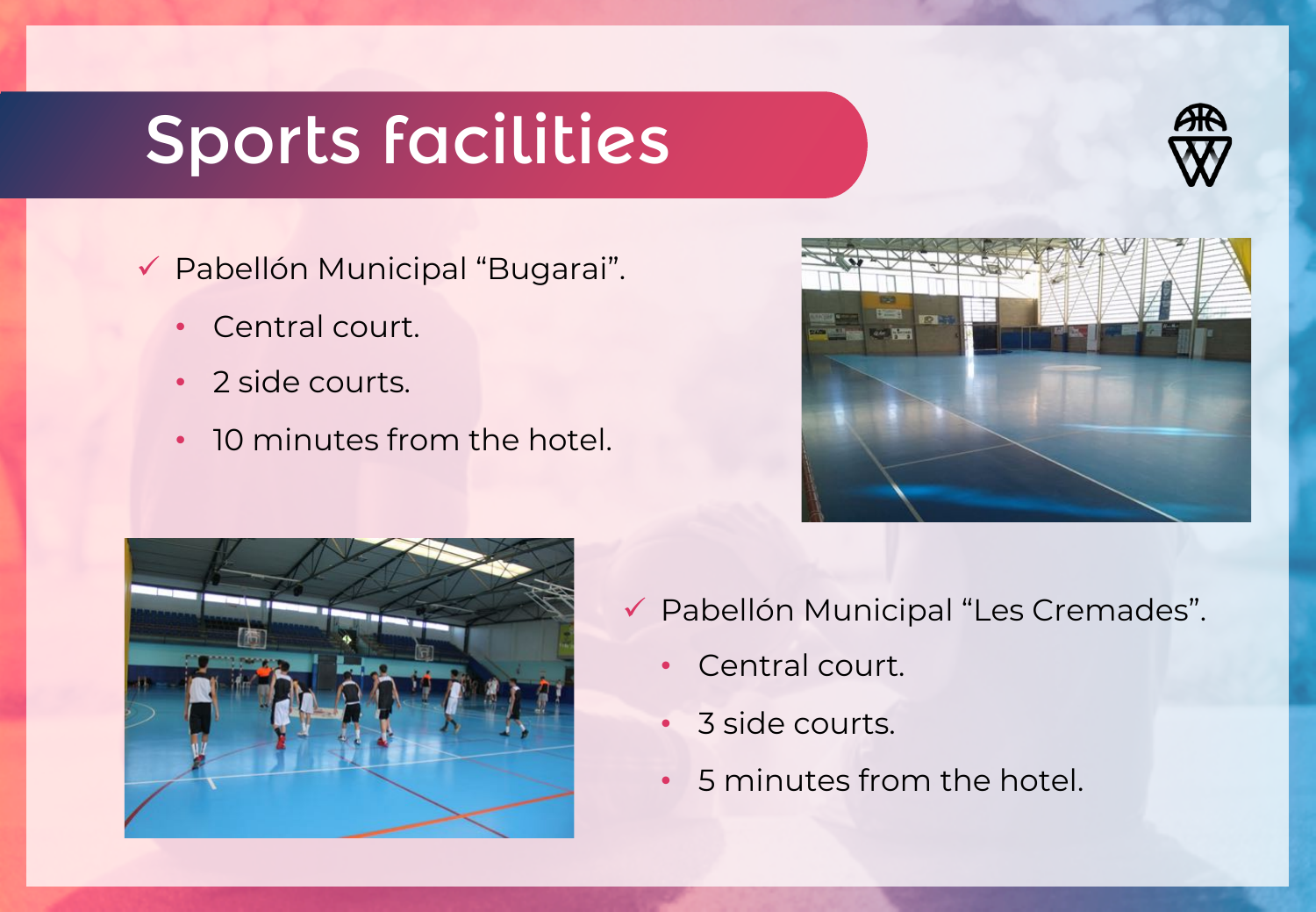#### Accomodation



#### **▼ Hotel Balneario Termes Victòria\*\*\*.**

Address: C/ Barcelona, 12 – 08140 Caldes de Montbuí (Barcelona). Phone number: +34 938 650 150 E-mail address: info@termesvictoria.com

- $\checkmark$  Hosted in triple rooms.
- $\checkmark$  Full board (Special menu for athletes programmed by our physical trainer and nutritionist).
- $\checkmark$  Rest is essential for good performance during the camp. The "Hotel Balneario Termes Victòria" offers the quality guarantees in the rest that we will need.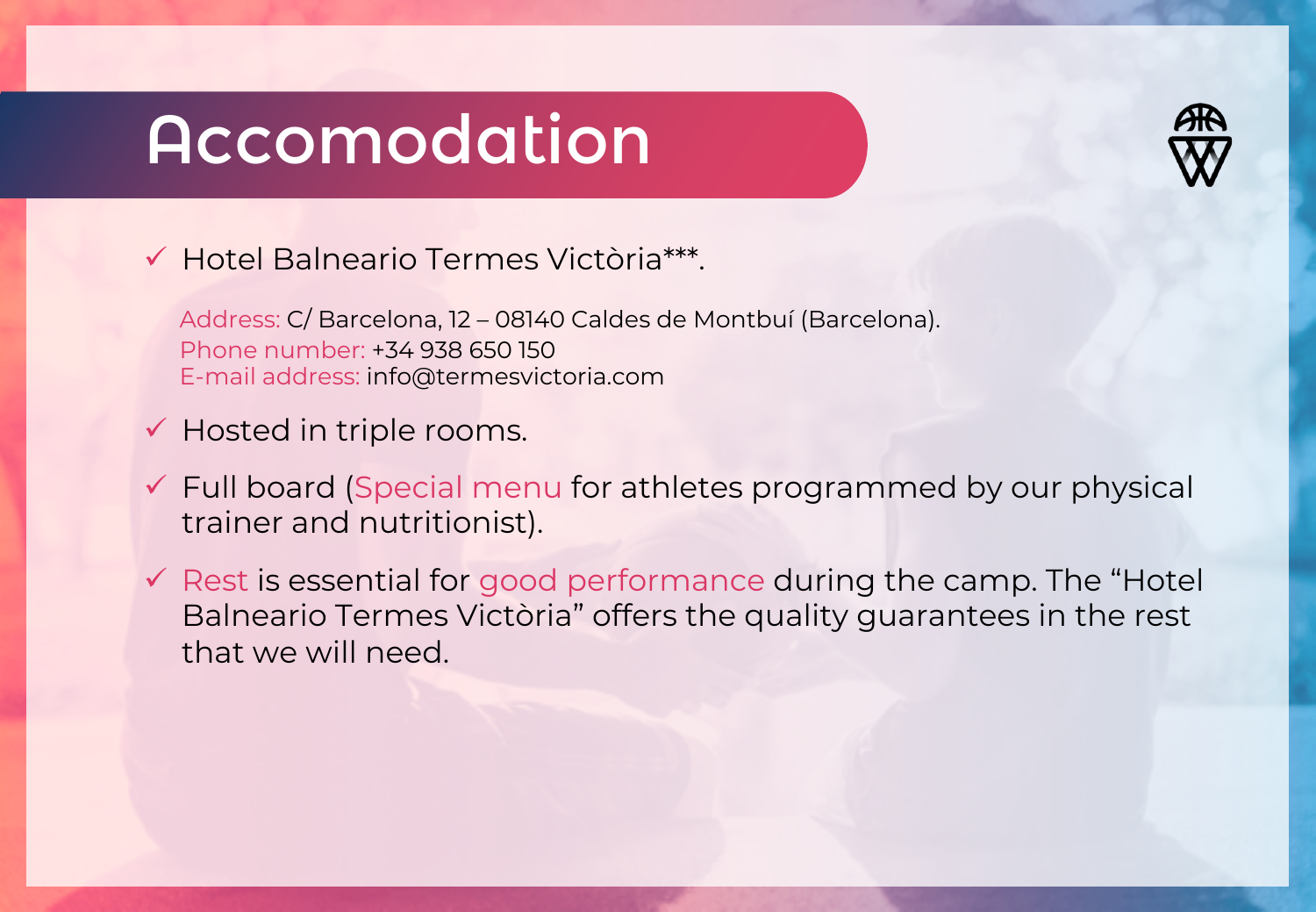## Accomodation 2.0









Toilet room Pool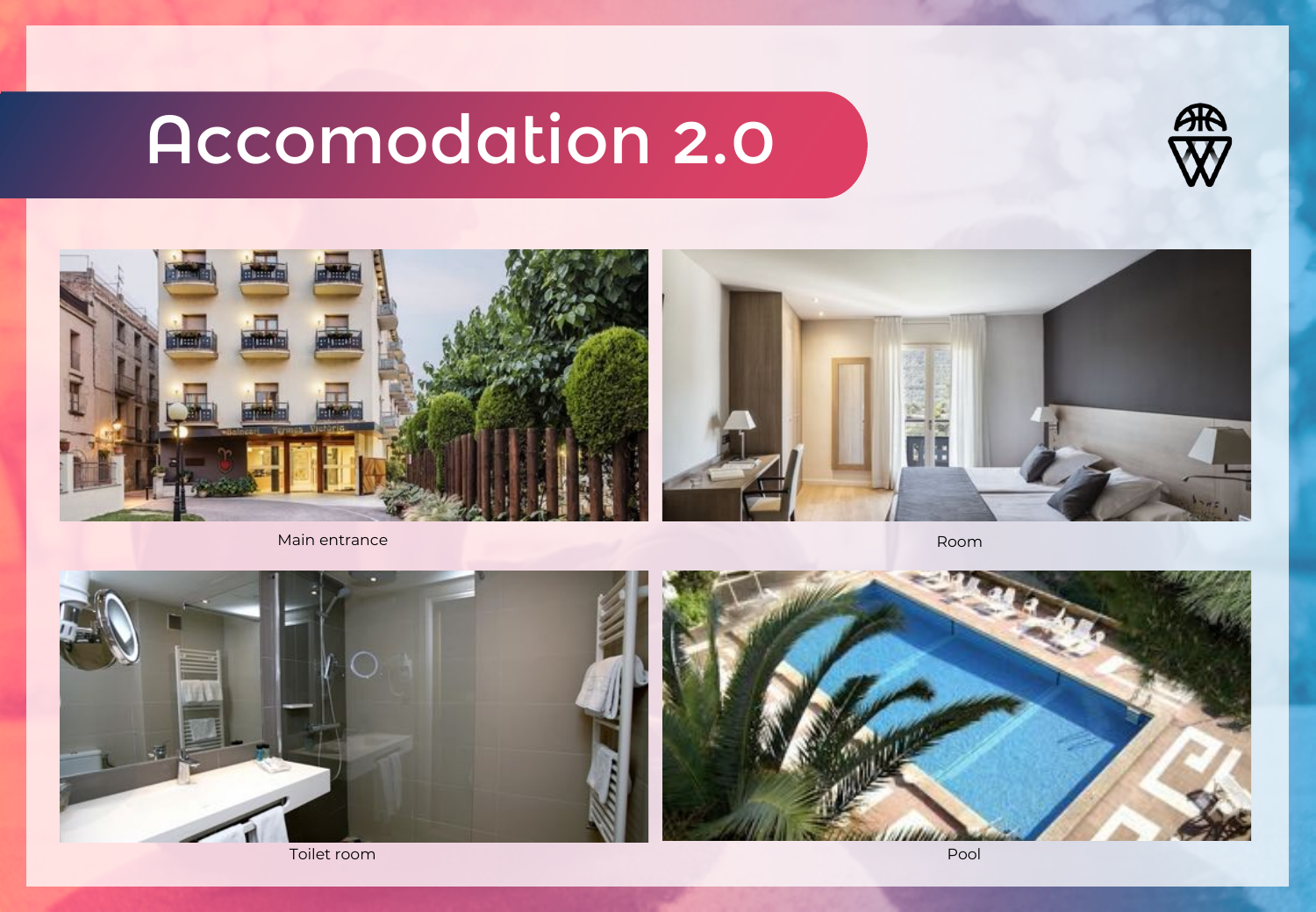### Daily schedule



7:15h Volunteer practice (shooting).

8:45h Breakfast.

- 9:30h Video.
- 10:00h Technical&tactical.
- 11:30h Physical.
- 13:15h Pool.
- 14:00h Lunch time. 15:00h Resting time.
- 16:30h Video + (snack, fruits, juices).
- 17:00h Technical&tactical.
- 19:15h Pool.
- 20:30h Dinner time.
- 22:00h Mental&emotional (dynamics, talks). 0:00h Sleep.





[Last 2021's edition video](https://www.youtube.com/watch?v=HEQpZX_Dgfs)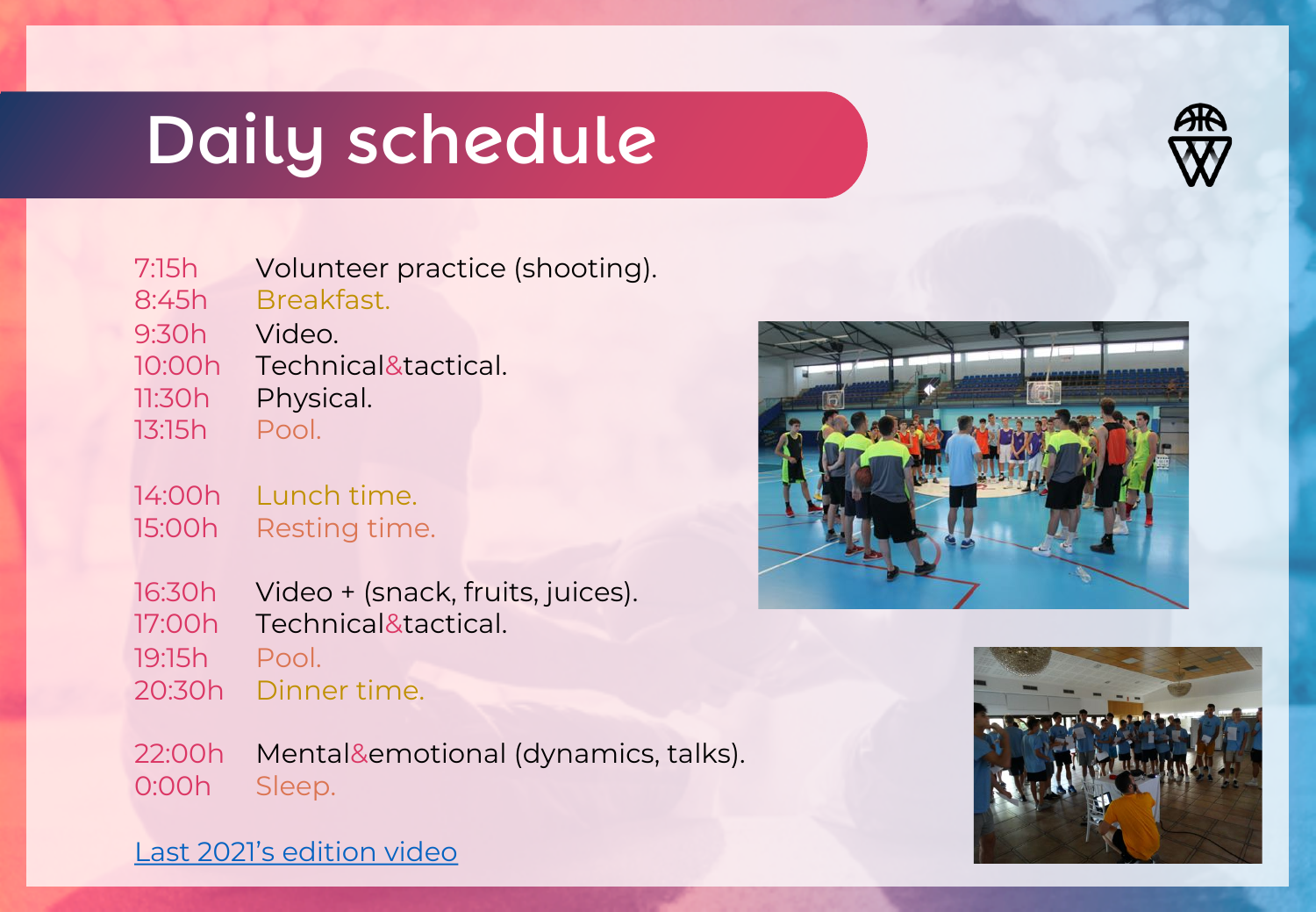#### Investment



 $\checkmark$  The investment to be made for this technification program is €649 in single payment in the moment of the registration or  $\epsilon$ 664 in deferred payments to be paid in 4 instalments:

Pick up from the train station or airport and transfer to the hotel on the 10th and return on the 16th will incur an extra charge of €17 to be paid together with the first payment.

#### $\checkmark$  Includes:

- Accommodation and full board from Sunday 10th until Saturday 16th july of 2022.
- Training clothes.
- 1 short sleeve t-shirt.
- Training program with WePro's methodology.
- Delivery of individualized physical work guidelines for the rest of the summer.
- Liability and accident insurance.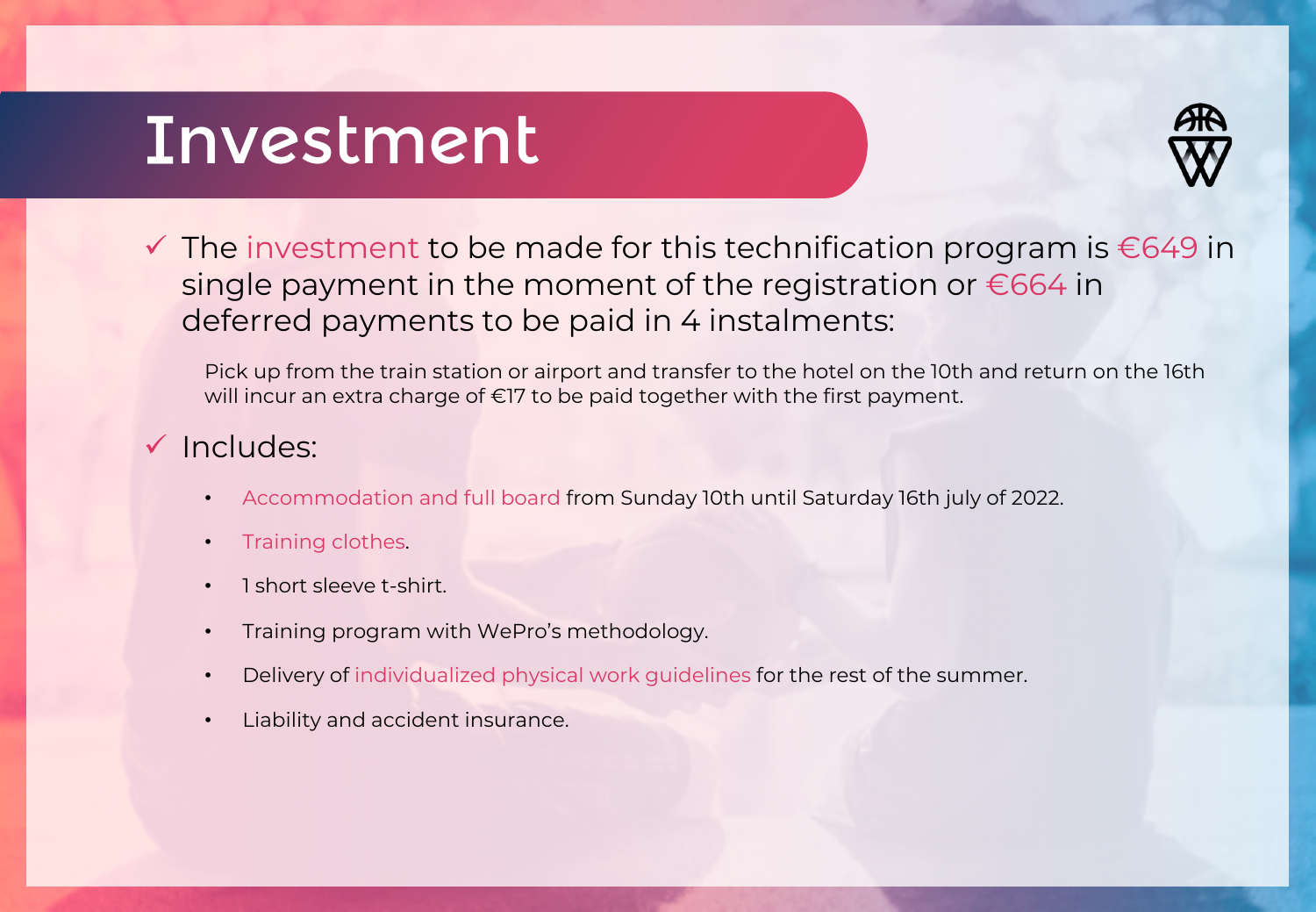#### Payments



- $\checkmark$  Single payment: registration confirmed. Full payment upon registration.
- Partial payments: 4 deferred payments.

#### $V$  How?

By bank transfer to the account number that will be provided by private e-mail after filling the registration form and acceptance as a participant.

#### $\checkmark$  Deadlines:

- Single payment (when the registration)  $€649$
- Deferred payments: €664
	- o First deferred payment: €199 before  $8<sup>th</sup>$  april, 2022.
	- o Second deferred payment : €155 before 6<sup>th</sup> may, 2022.
	- o Third deferred payment: €155 before 3rd june, 2022.
	- o Fourth deferred payment: €155 before 1st july, 2022.

#### $\checkmark$  Registration regulations:

- Complete registration form on the link you can find in the [website.](https://www.weprobasketball.com/eng)
- Once accepted as a participant, make the full payment in instalments and send the vouchers by mail.

If the registration is made with any of the instalments overdue, the amount of all the instalments already overdue must be paid at the time of registration.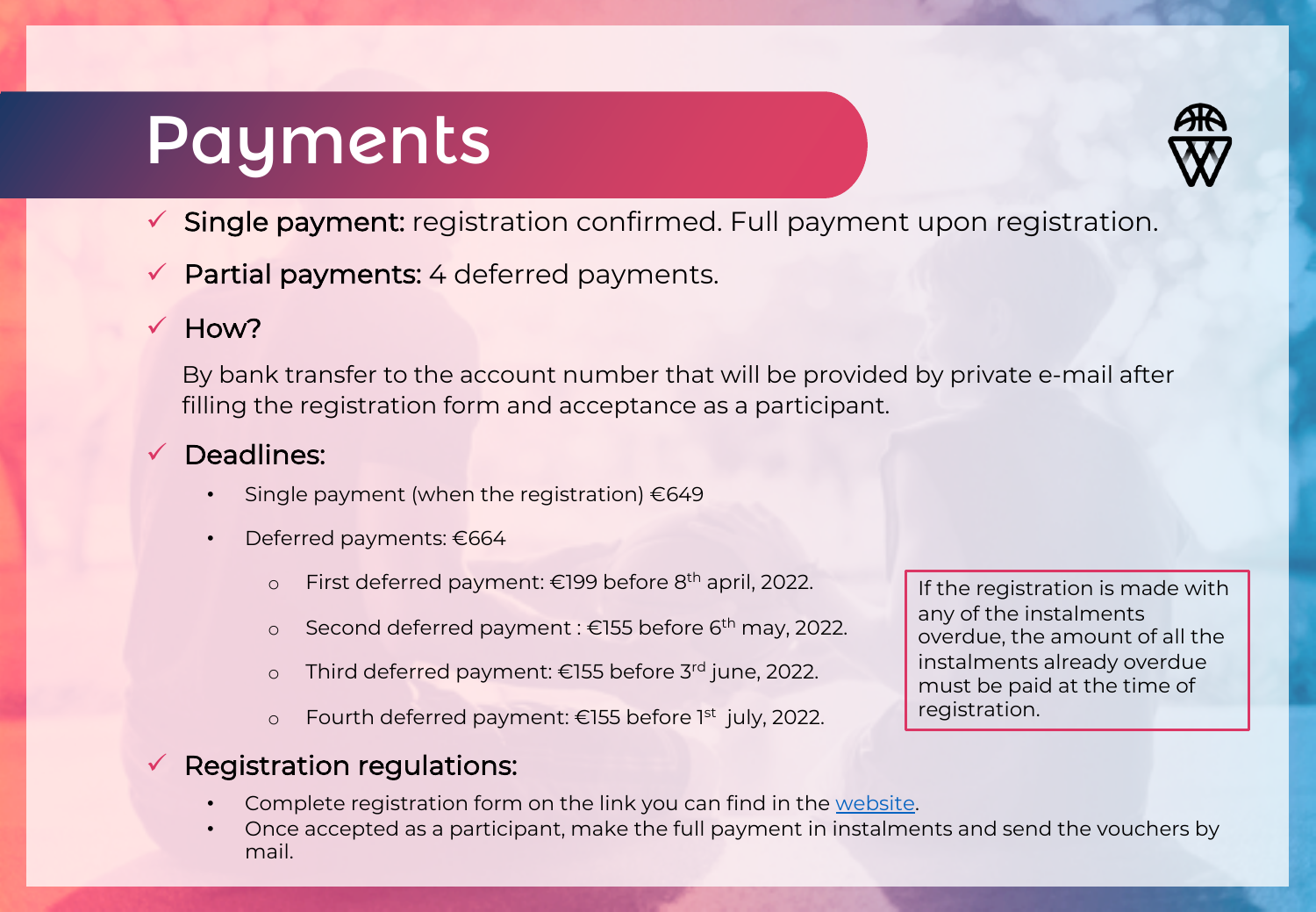#### Conditions&Cancellations



- $\checkmark$  In case of cancellation, due to injury or illness, justified, it is necessary to notify the cancellation in writing 15 days before the beginning of the Camp, in this case the amount will be refunded minus 50% in administration and organization expenses . Cancellations made after this last period, will not be entitled to any refund. Any reason for leaving the Camp will not give right to any refund.
- $\checkmark$  The information provided in this form will be part of a personal data file owned by WePro Basketball Association after the autorization of the participant, in compliance with the provisions of the GDPR of the EU on Data Protection. The owner thereof may exercise its rights of modification, rectification, cancellation and cancellation by e-mail to the e-mail address info@weprobasketball.com.
- $\checkmark$  The use of the aforementioned data file will be restricted to its owner for sending communications related to their activities. Likewise, the authorization of the cession of images of the participant during the Camp course includes all the rights of reproduction, transformation, distribution and public communication of the recording or images captured during the activities developed in it.